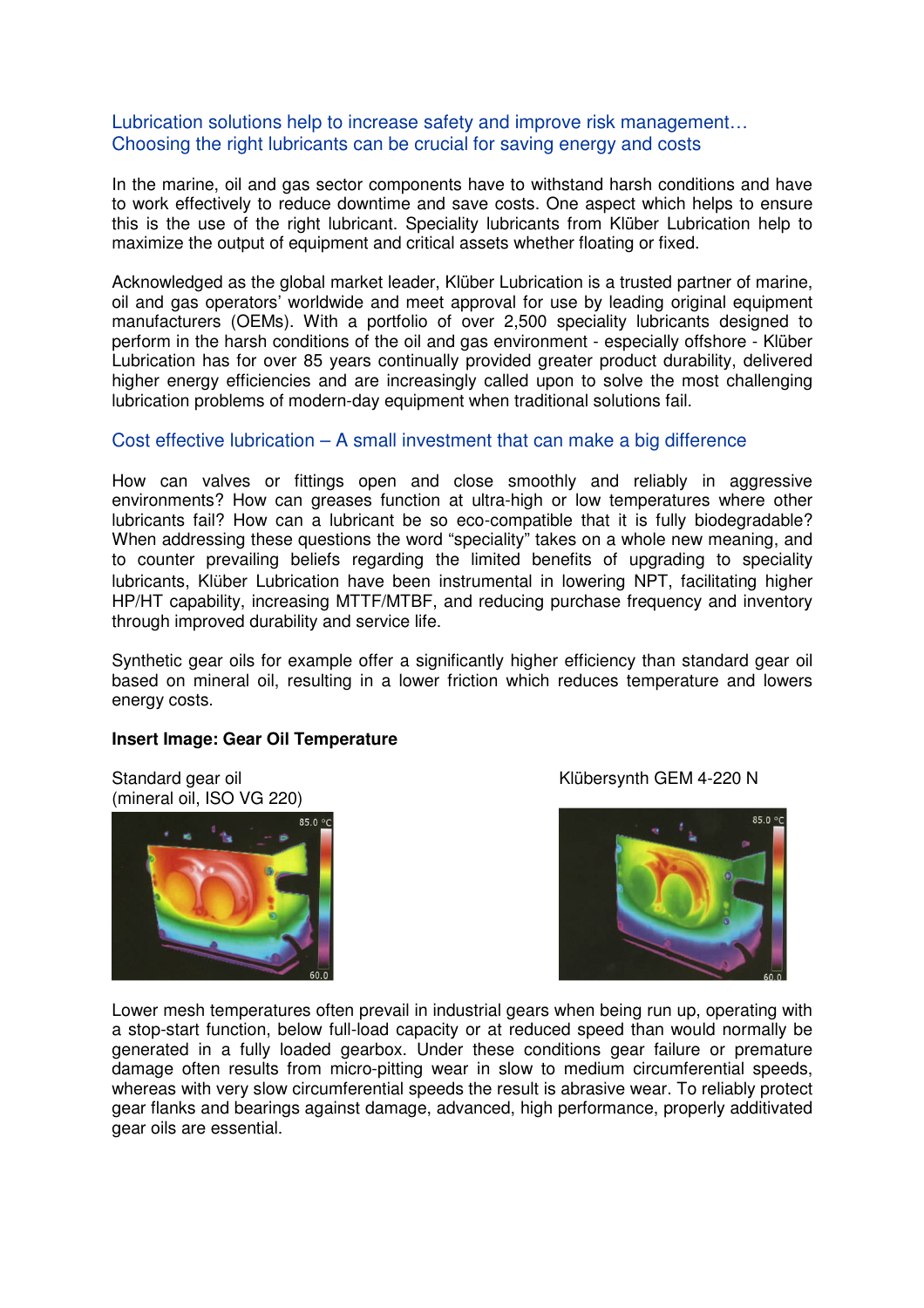Our tests have shown that Klüber Lubrication advanced additive technologies can react at the surface of the tooth flank even at low oil temperatures to assure protection across the widest range of operating conditions as well as assuring the most durable service life and transmission efficiency.



## **Insert Graphs**

# Meeting the toughest of standards – Keeping pace with growing populations

## **Insert Image: Ship in the Arctic**



Drilling at extreme depths in regions of the world previously considered unreachable, in hostile environments – artic cold, tropical heat, rain, wind, salty air and seawater – places an extra strain on operating equipment, increasing the likelihood of failure. In these harsher environments the differences between conventional and speciality lubricants will be quickly revealed - whether on deck equipment or propulsion systems, on vessels or topside, subsea or the downhole demands of offshore installations, FPSOs, Jack-ups and semi-submersibles - the necessity to select the right lubricant has a vital role to play in the fulfilment of tasks on time. Speciality efficiency-boosting oils, greases, pastes, waxes, coatings and anti-corrosion products developed to endure the elements faced in the oil and gas sector is one way of tackling these challenges.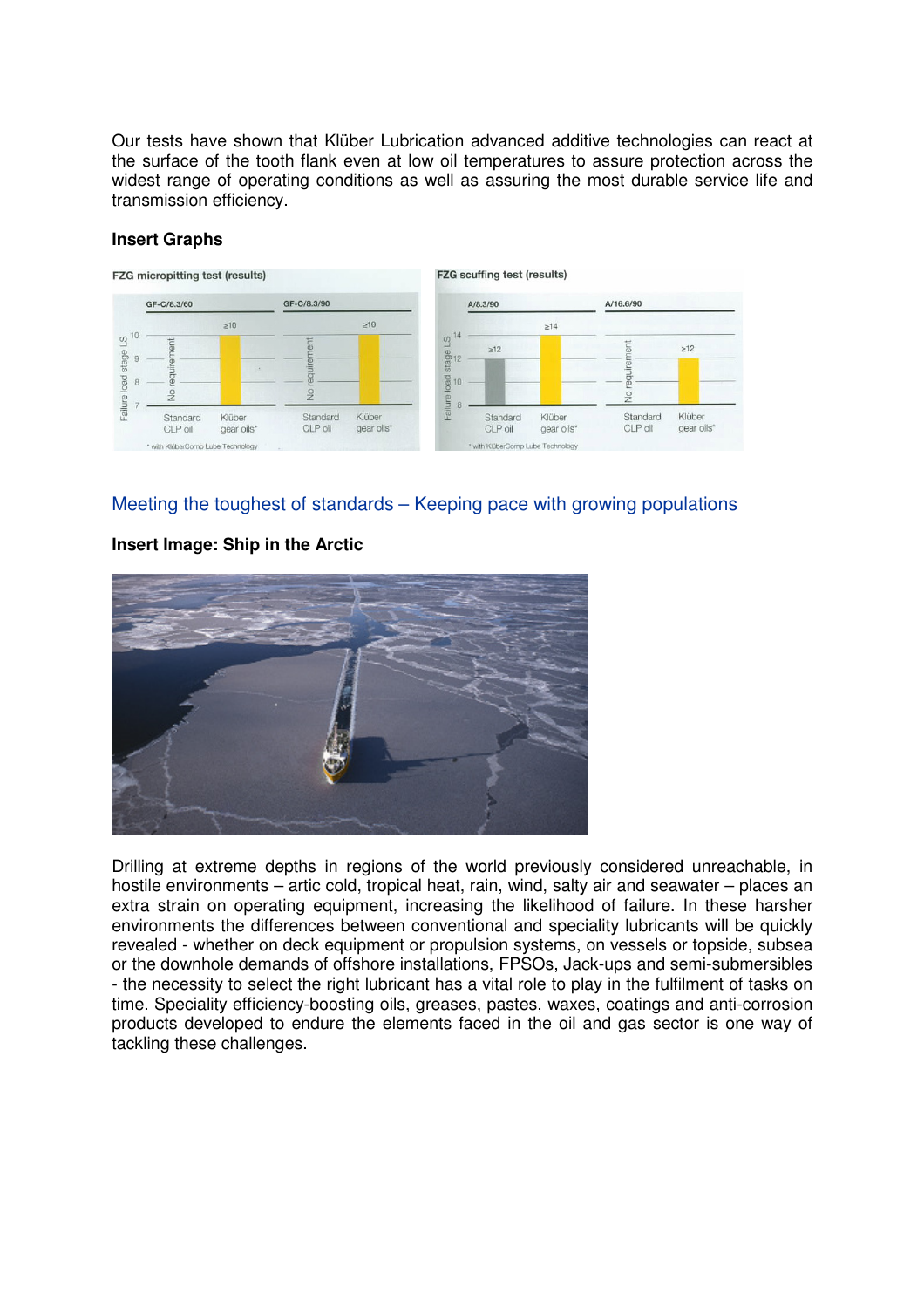## Speciality lubricants for cranes and winches

Open gears used for driving winches and rotating cranes offshore, on ships, or in harbours are exposed to enormous stresses and strains. For this reason the lubricants role is a crucial one - it has to provide reliable protection against corrosion and not drip, or be washed off by sea water, if not the consequences include increased wear of gear teeth, corrosion and in the end complete gear failure resulting in high repair costs, which is why one of the world's leading manufacturers of anchor handling winches: Rolls Royce recommend Klüber Lubrication. The Klüberfluid C-F and Klüberplex AG ranges of lubricants provide substantial cost savings due to the proven protection against corrosion and wear, but also because of the lubricants good adhesive properties which is free from bitumen, heavy metals, chlorine and solvents, disposal is much less costly. These products are suitable in all climatic conditions and the difference compared to conventional lubricants is immediately visible, as these lubricants are transparent or white rather than black making monitoring of tooth flanks possible.

A major manufacturer of flexible and rigid pipes for the Offshore Industry producing approximately one third of worldwide production wanted to reduce maintenance costs onboard several of their cable layers. Using a VLS (vertical laying system) to guide and install the undersea pipe the company used extensive steel wire ropes up to 3,000m long and 120mm in diameter. The ropes were used on average 150 times per year and were immersed in sea water during every operation. The company was using a competitor product which offered a good penetration in the rope, but the water and corrosion resistance was not appropriate for sea immersions.

In consultation with their engineering department Klüberplex AG 11-462 was tested and demonstrated:

- Excellent adhesion
- Excellent corrosion protection
- Water resistance
- Excellent wear protection

Rope re-greasing was extended to 4 months - the grease consumption for lubrication of the entire rope can be around 200kg for small ropes and 1,200kg for bigger ropes. Klüberplex AG 11-462 offered excellent corrosion protection, thus increasing the life time of the ropes. This manufacture owned 8 vessels with one rope each and with costs varying from €300,000 to €600,000 to change one rope depending on the size the benefits of excellent wear protection and water resistance were clear.

#### **Insert image of wire ropes**



Wire rope after 6 months and 37 immersions between 150m and 500m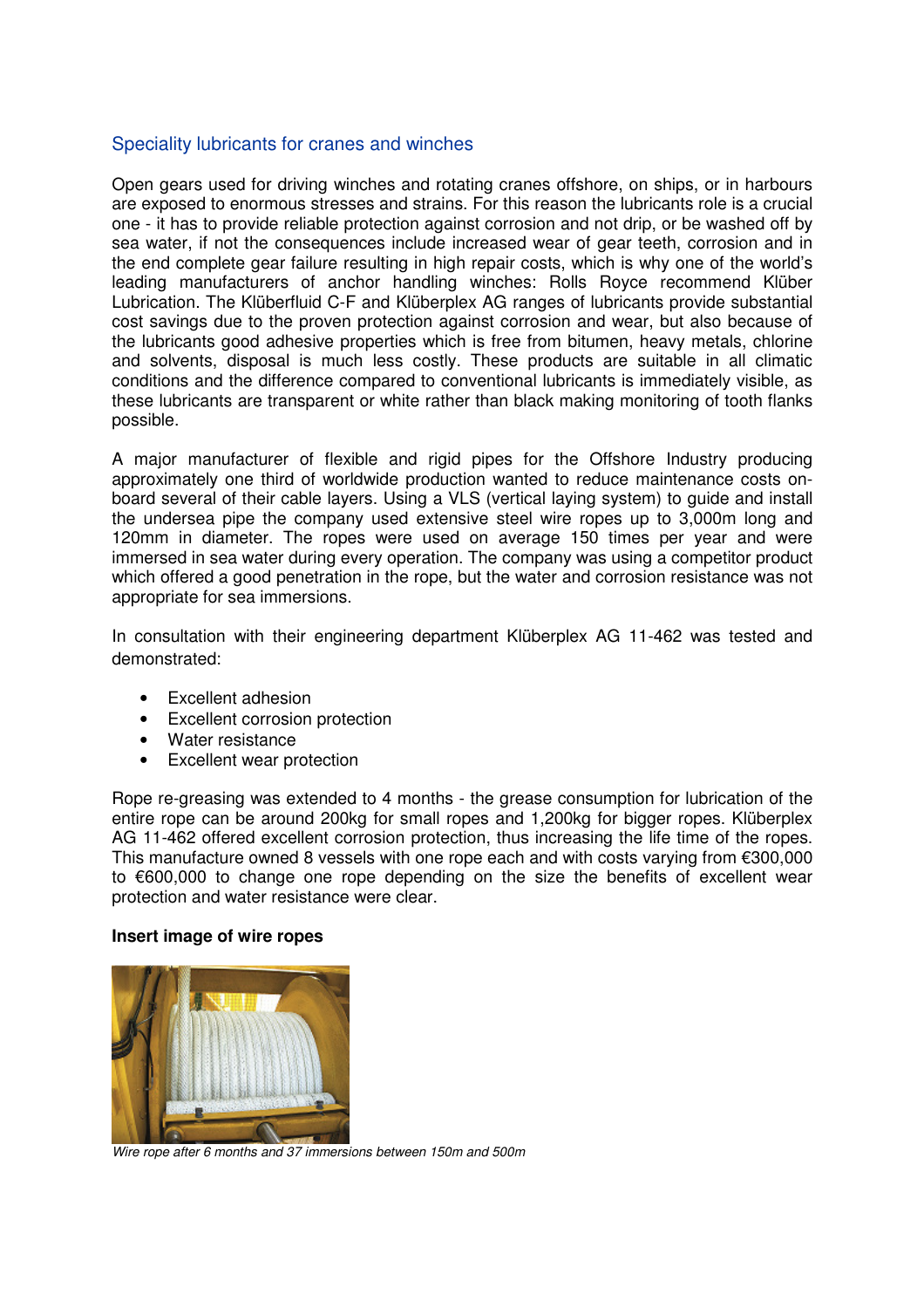## Matching the right lubricant with the right elastomer seal

Most vessels are propeller-driven, and almost all propeller shafts whether a stern tube or thruster share one characteristic - they are lubricated with oil. The propeller shaft seal is in place to prevent oil from leaking into the sea and sea water from entering the stern tube or thruster gear, therefore the advantages of speciality lubricants for applications with a "lube and seal" requirement cannot be ignored. Working with Merkel Freudenberg one of the world's leading manufacturers of elastomer seals, Klüber Lubrication have successfully developed biodegradable gear oils for propellers and thrusters, fulfilling all requirements for environmental protection, functionality and seal compatibility. Klüberbio EG 2 gear oils, offer an alternative to mineral oil for thrusters and rudder propellers based on synthetic ester oil these synthetic ester oils contain more than 90% of renewable raw material, bear the European Eco-label and comply with the requirements of the 2013 Vessel General Permit defined by the Environmental Protection Agency (EPA) for classification as an Environmentally Acceptable Lubricant (EAL). As well as being eco-friendly, Klüberbio EG 2 oils offer a high scuffing load capacity to protect the gear teeth against damage even at high peak load.

## Klüber Summit Gas Compressor Simulator

With the development of a gas compressor simulation system, Klüber Lubrication can exactly match an operational compressor fluid to the prevailing gas stream to significantly guard against gas wash and dilution effects in compressors where process fluid and oil are in contact, thus reducing wastage, maintenance time, and production losses, as well as improving reliability and increasing uptime.

As an insight into what difference referencing a gas stream can make, a North Sea installation showed significant improvement and lowered the cost of operation of a Low Pressure Vapour Recovery (LPVR) compressor recovering offgas from the LP Separator vessel. This gas was the one source of fuel gas for various turbines on the platform - when the compressor was shut down the offgas flared to the atmosphere.

The compressor package had a history of unreliability, from compressor seizure to failure of lube oil pumps. A new compressor normally lasted approximately 8000hrs before requiring overhaul or replacement due to failed bearings or seizure - the compressor here had to have monthly oil changes as hydrocarbon condensate diluted the oil, reducing its viscosity and flash point; this reduction in viscosity had a detrimental effect on bearings and other moving parts.

- Number of new/overhauled compressors used: **6**
- Number of oil changes: **61**
- Compressor downtime due to compressor failure: **35 weeks (approximately)**
- Amount of gas flared to atmosphere: **4900000m³ (approximately) at 20000m³/day**
- Man hours: **840hrs**
- Prior to changeover, the compressor was running on synthetic oil.

Following years of unreliable performance using several unsuitable grades of oil (mineral and synthetic) recommended by their oil supplier, it was decided that a new supplier who could supply the correct type of oil as indicated in the manufacturers O&M manual be found. Only one company manufactured the required grade of oil as standard and using the Summit Compressor Simulator, the correct oil, Klüber Summit PGS-100 was selected according to the gas stream analysis ensuring that the oil viscosity was maintained when the gas was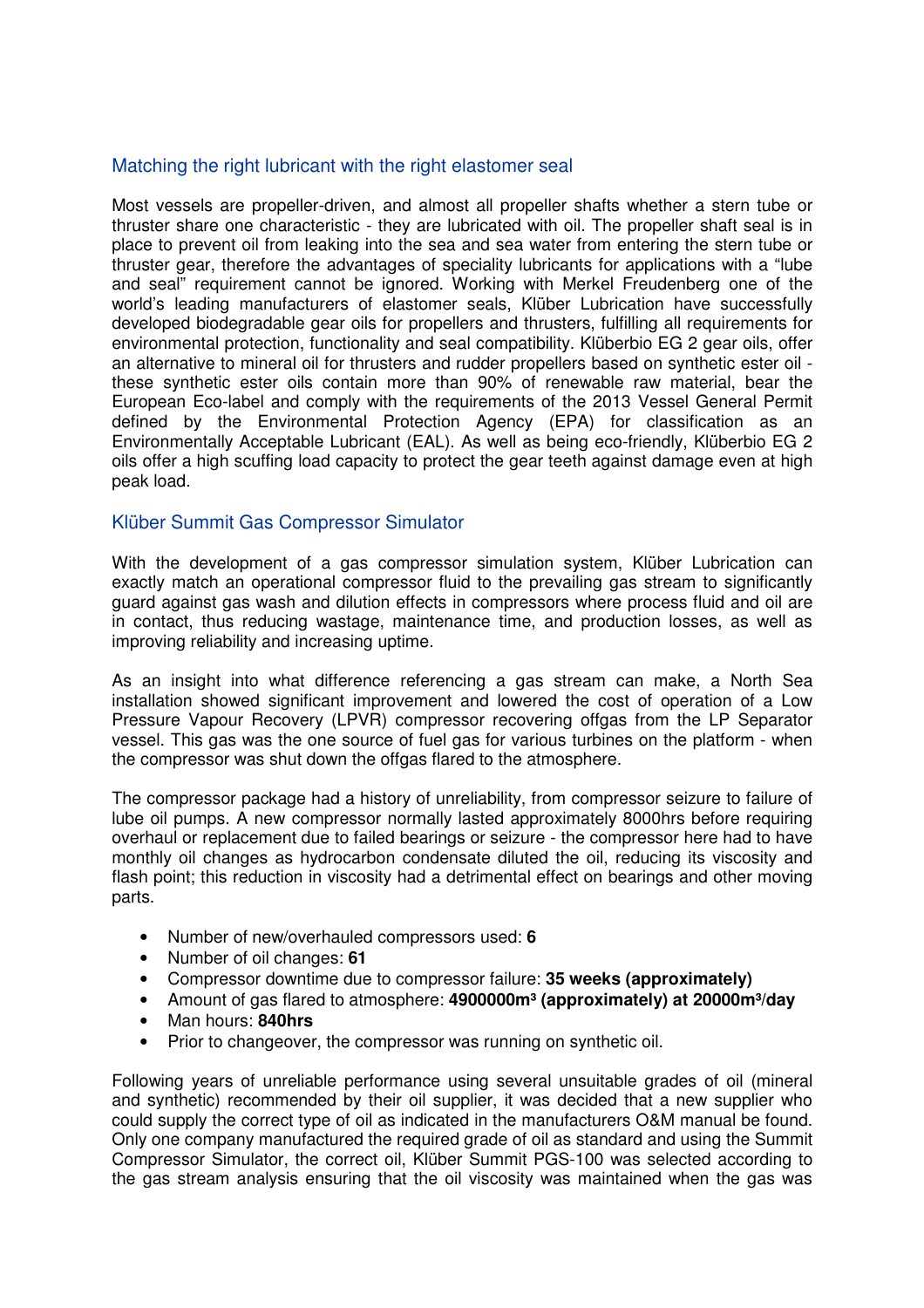dissolved. The minimum operational viscosity was calculated to be 40mm/s<sup>2</sup> at 40 °C. The compressor oil was changed when a new compressor was fitted.

Since installation of Klüber Summit PGS 100 the company have made the following annualised savings in maintenance time, environmental flaring and direct expenditure:

- Oil savings: 22 x 5000 (number of oil changes x cost of oil change [£]) = **£110,000**
- Number of new/overhauled compressors that would have been used with original oil:  $1 \times$  £15,000 = £15,000
- There has also been a reduction in flared gas by at least **21,3326m³**.
- Man-hour saving **256hrs in 25 months**



#### Environmentally compatible biodegradable lubricants – We have the solution

The effects of marine pollution has reached dramatic proportions, particularly in coastal regions with high industrial density and along much-frequented shipping routes, but with the demand for hydrocarbon resources expected to grow by 30% over the next 20 years the challenge for modern-day oil and gas exploration to economically find, revisit and exploit reserves will only increase – and as marine traffic intensifies so too will the potential problems for the marine environment. Environmentally, the marine, oil and gas sector is under the auspices of tight regulations concerning chemical discharges, losses, leaks and pollution and as such have been calling for an eco-compatible alternative to mineral-oil based products for years, but any alternative had to be equal to mineral oils in terms of performance and lubrication requirements. Working closely with leading thruster manufacturers in Germany, Holland, Norway and Finland, Klüber Lubrication were able to determine the requirements and oil specifications needed to protect gear teeth; reduce maintenance costs and extend the service life of oil and seals in thrusters and rudder propellers, creating readily biodegradable oils which not only met regulatory and market demands for environmental sustainability, but were also a genuine alternative to mineral oils launching the Klüberbio EG 2 gear oil series in 2012.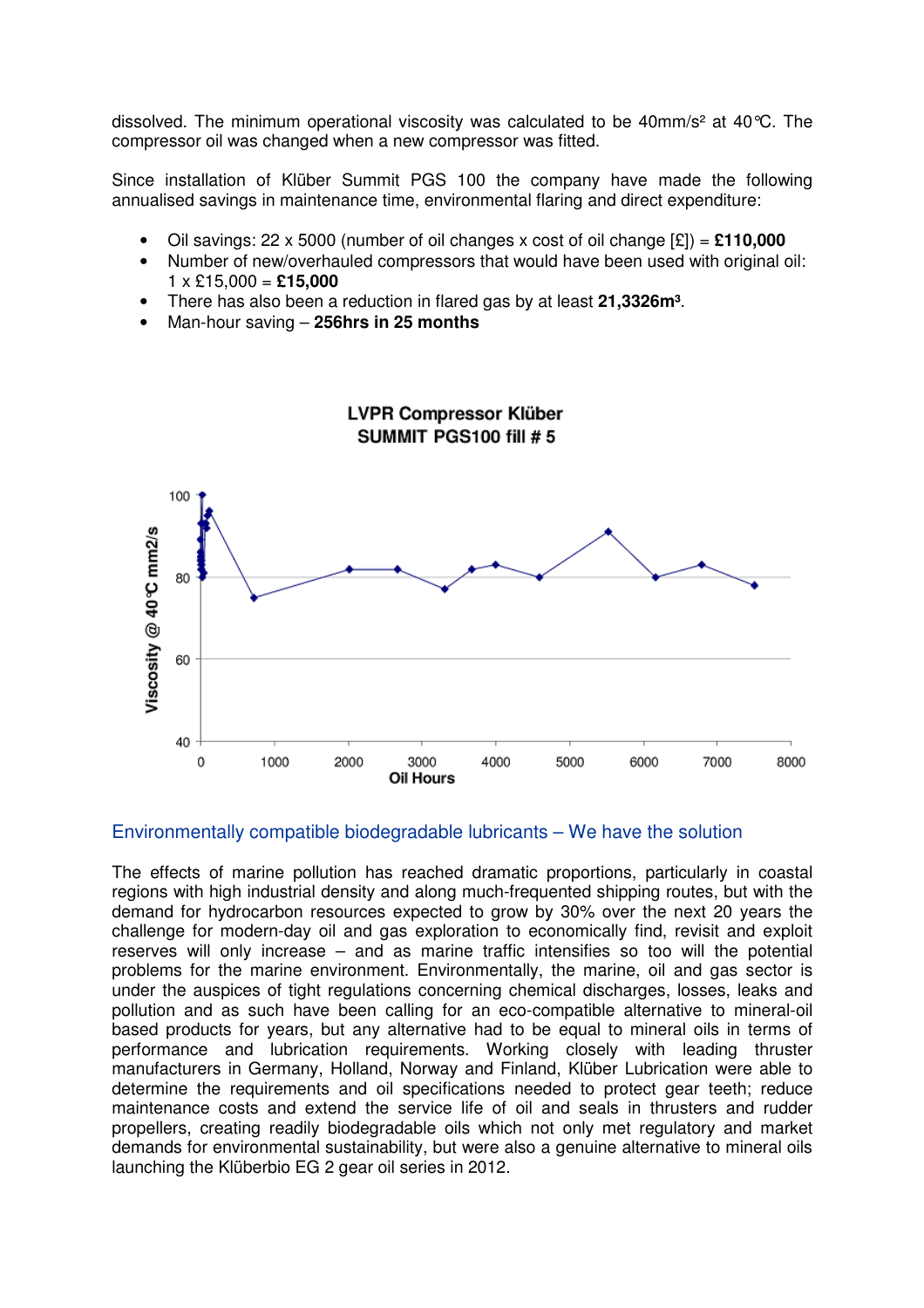### OSPAR plus High Performance - Comparison of wear behaviour of open gear **lubricants**

Meeting environmental objectives without compromising efficiency of your operations to comply with OSPAR regulations in oil and gas applications poses a challenge, but with a reputation for outstanding technical performance Klüber Lubrication now bring this expertise to new OSPAR compliant products - Klübersustain SA 42-41 OS Thread Compound, and Klübersustain OM 42-40 OS, for Jack-up rack & pinions can help you meet regulatory and market demands without compromising on performance.

Utilizing another simulation rig to replicate the parameters on open gears in Jack-ups it was possible to determine the gear wear characteristics, according to DGMK 377-01. With a special gear set, this slow speed test ran for cycles of 4 x 20 hours at 0.05m/s, then faster for the last 40 hours running at 0.57m/s, after each cycle the gears were weighed to determine the wear. Comparing the performance of Klübersustain OM 42-40 OS with competitor's OSPAR greases it was possible to prove that the new Klüber Lubrication product showed 1/9 of the wear compared to the NLGI 2 grease, and less than 1/5 of the wear compared to the NLGI 1 grease thus illustrating the excellent wear protection provided by Klübersustain SA 42-41 OS products, ensuring they deliver on OSPAR requirements as well as high performance.

#### **Oil & Gas Product Portfolio – NEW Product Testing with Jack-up Products**